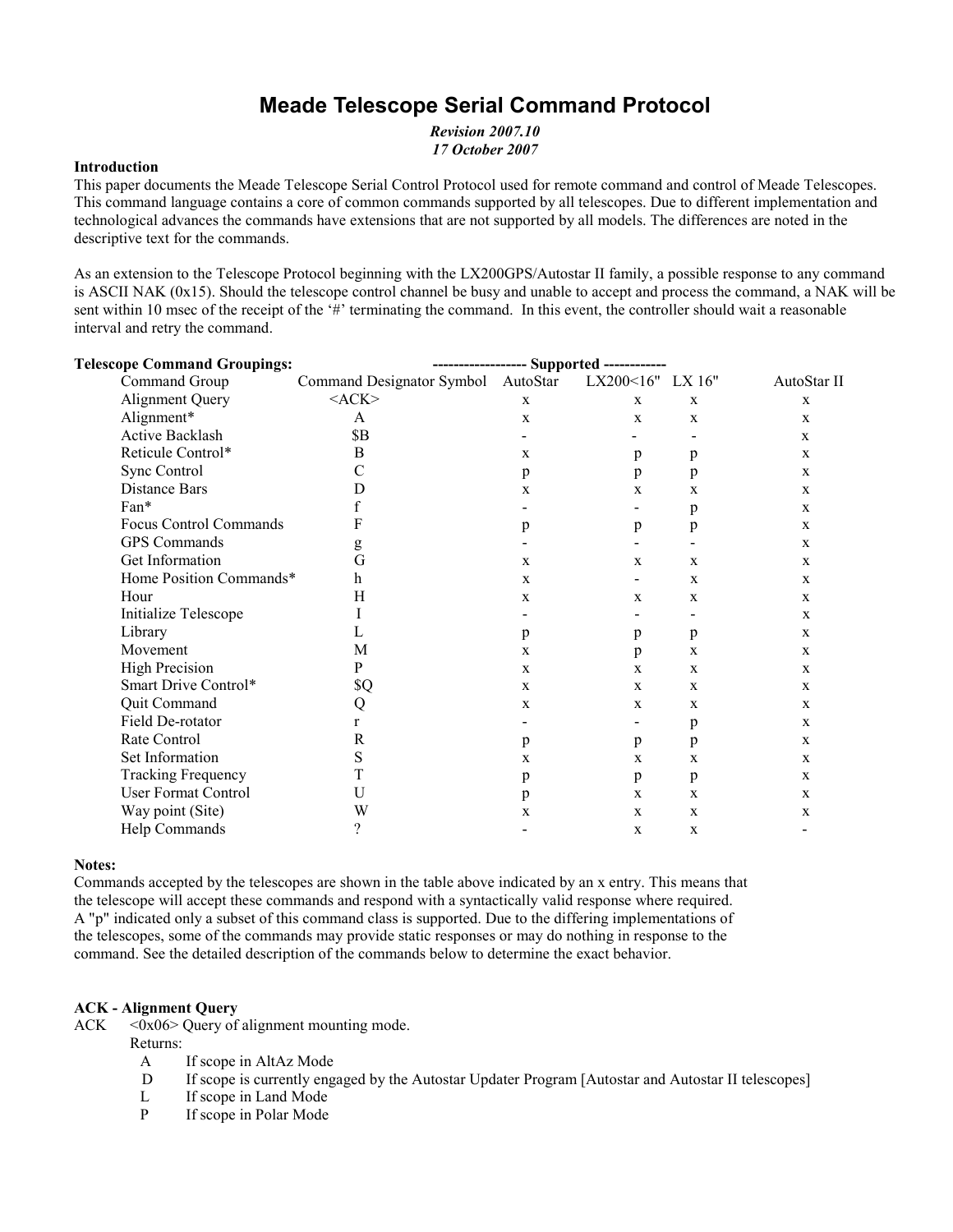#### **A - Alignment Commands**

- :Aa# Start Telescope Automatic Alignment Sequence [LX200GPS/RCX400 only] Returns:
	- 1: When complete (can take several minutes).
	- 0: If scope not AzEl Mounted or align fails
- :AL# Sets telescope to Land alignment mode Returns: nothing
- :AP# Sets telescope to Polar alignment mode Returns: nothing
- :AA# Sets telescope the AltAz alignment mode Returns: nothing

#### **\$B – Active Backlash Compensation**

:\$BAdd#

Set Altitude/Dec Antibacklash Returns Nothing

#### :\$BZdd#

Set Azimuth/RA Antibacklash Returns Nothing

## **B - Reticule/Accessory Control**

- :B+# Increase reticule Brightness Return: Nothing
- :B-# Decrease Reticule Brightness Return: Nothing
- :B<n># Set Reticle flash rate to <n> (an ASCII expressed number) <n> Values of 0..3 for LX200 series <n> Values of 0..9 for Autostar, LX200GPS and RCX400 Return: Nothing
- :BDn# Set Reticule Duty flash duty cycle to <n> (an ASCII expressed digit) [LX200GPS/RCX400 Only]  $\langle n \rangle$  Values:  $0 = \text{On}, 1.15$  flash rate Return: Nothing

## **C - Sync Control**

- :CL# Synchronize the telescope with the current Selenographic coordinates.
- :CM# Synchronizes the telescope's position with the currently selected database object's coordinates. Returns:

LX200's - a "#" terminated string with the name of the object that was synced. Autostars & Autostar II - At static string: " M31 EX GAL MAG 3.5 SZ178.0'#"

#### **D - Distnace Bars**

:D# Requests a string of bars indicating the distance to the current target location.

Returns:

 LX200's – a string of bar characters indicating the distance. Autostars and Autostar II – a string containing one bar until a slew is complete, then a null string is returned.

#### **f - Fan/Heater Commands**

:f+# LX 16"– Turn on the tube exhaust fan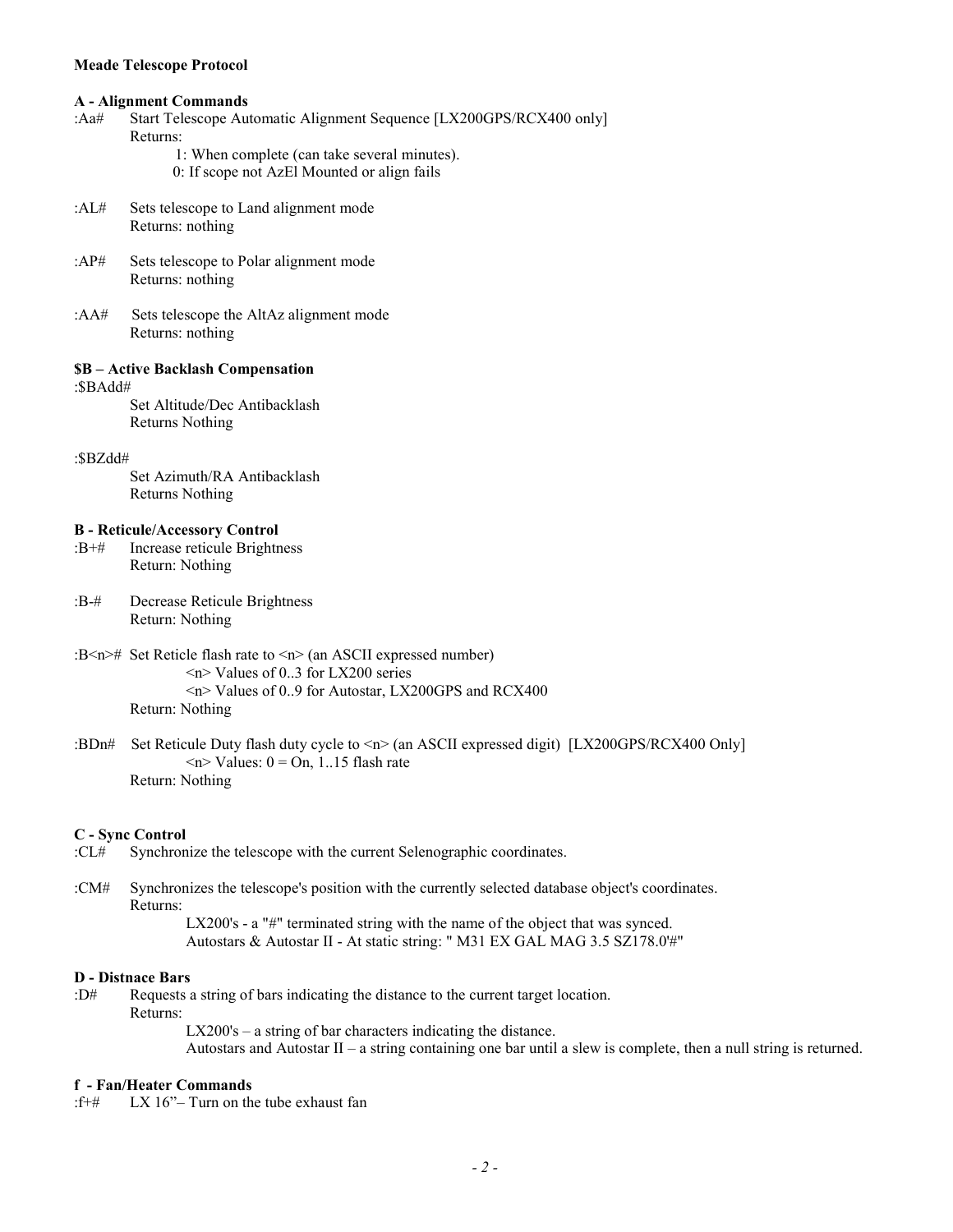RCX – Turn on tube exhaust fan LX200GPS/R – Turn on power to accessory panel Autostar & LX200 < 16" – Not Supported Returns: nothing

:f-# LX 16"– Turn off tube exhaust fan RCX – Turn off tube exhaust fan LX200GPS/R - Turn off power to accessory panel Autostar & LX200 < 16" – Not Supported Returns: Nothing

:fH<ddd>#

 $RCX - Sets$  corrector plate heater level, where  $\langle d d \rangle$  is a level from 0...100 percent duty cycle. All others – Not supported Returns - Nothing

- :fp+# RCX Turn on switched 12V panel power All others – Not Supported Returns: Nothing
- :fp-# RCX Turn off switched 12V panel power All others – Not Supported Returns: Nothing
- :fT# LX200GPS/RCX400 Return Optical Tube Assembly Temperature RCX – Return OTA Temperature Returns <sdd.ddd># - a '#' terminated signed ASCII real number indicating the Celsius ambient temperature. All others – Not supported
- :fC# RCX Return Corrector Plate Temperature Returns <sdd.ddd># - a '#' terminated signed ASCII real number indicating the Celsius ambient temperature. All others – Not supported

#### **F – Focuser Control**

- :F+# Start Focuser moving inward (toward objective) Returns: None
- :F-# Start Focuser moving outward (away from objective) Returns: None
- :FB# RCX400 Query Focuser Busy Status All others – Not supported Returns 0 if focuser is idle 1 if focuser is moving

## :FC $\langle n/s/e/w \rangle$ #

RCX- collimate command. Starts the corrector plate tilting in the specified direction. Use :FQ# to halt movement All others – Not supported Returns nothing

## :FLD<n>#

 $RCX - Define current position as forever preset  $\langle n \rangle (1..9)$ .$ All others – unsupported Returns – Nothing

#### :FLN<n><name>#

RCX - Assign focuser preset  $\langle n \rangle$ (1..9) the  $\langle$ name $\rangle$  specificed.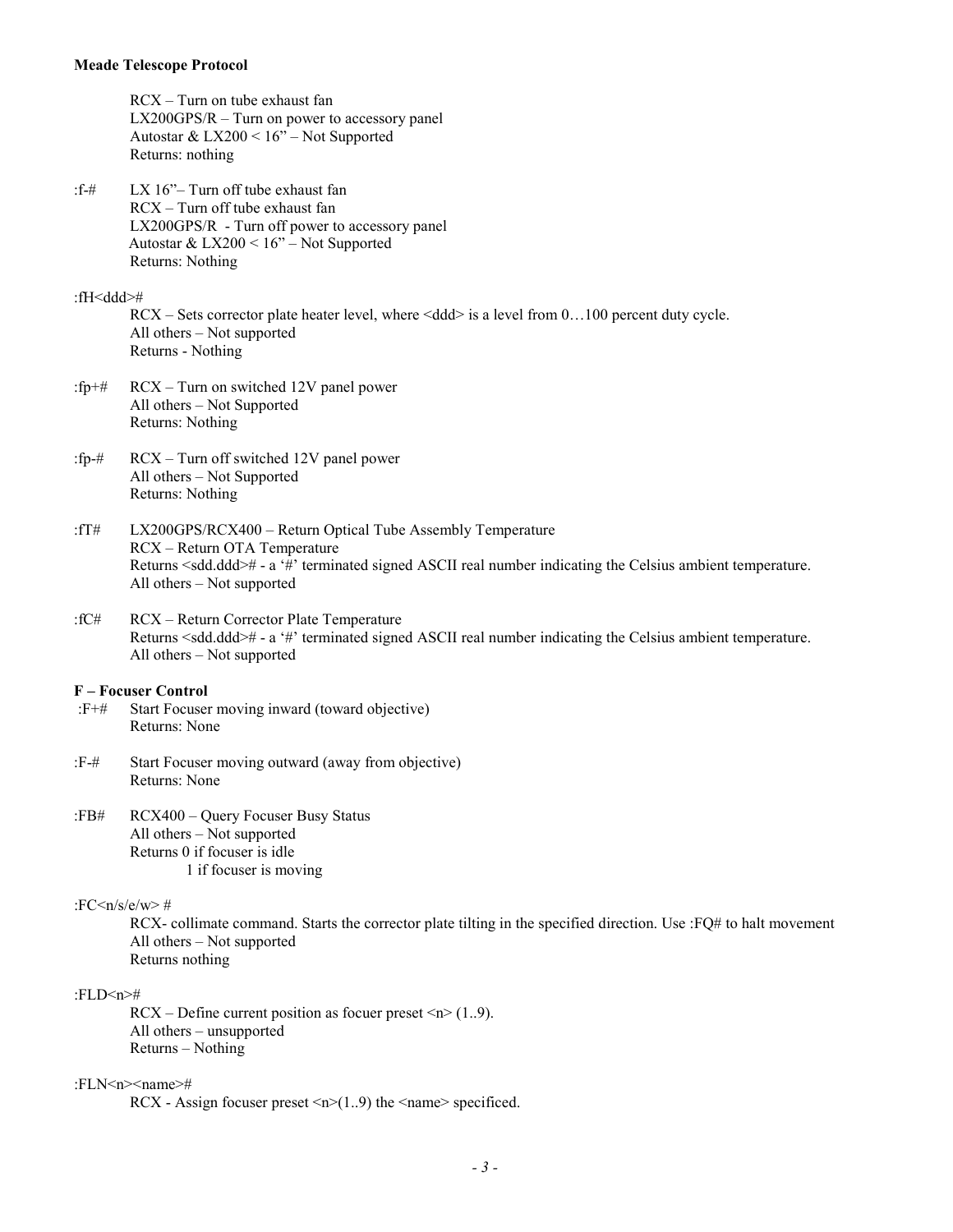All others – Unspported Returns - Nothing

#### :FLS<n>#

 $RCX - Sync$  focuser to preset position  $\leq n \leq (1..9)$ . All others - unsupported Returns - Nothing

## :FPsDDDD#

LX200GPS/RCX400 – Pulse Focuser for the number of milliseconds specified in the signed number sDDDD. The range is limited to  $-65000$  to  $+65000$ . Positive moves the focuser inward, negative moves the focuser outward. RCX – Move focuser relative to its current position by the specified count All others – Not supported Returns: Nothing

- :Fp# RCX Query digital focuser position. Returns a '#' terminated ASCII integer which is the current focuser position. All others – Not Supported
- :FQ# Halt Focuser Motion Returns: Nothing
- :FF# Set Focus speed to fastest setting Returns: Nothing
- :FS# Set Focus speed to slowest setting Returns: Nothing
- :F<n># Autostar, RCX & LX200GPS– set focuser speed to <n> where <n> is an ASCII digit 1..4 Returns: Nothing All others – Not Supported

#### **g – GPS/Magnetometer commands**

- :g+# LX200GPS/RCX400 Only Turn on GPS Returns: Nothing
- :g-# LX200GPS/RCX400 Only Turn off GPS
- :gps# LX200GPS/RCX400 Only Turns on NMEA GPS data stream. Returns: The next string from the GPS in standard NEMA format followed by a '#' key
- :gT# Powers up the GPS and updates the system time from the GPS stream. The process my take several minutes to complete. During GPS update, normal handbox operations are interrupted. [LX200GPS/RCX400 only] Returns: '0' In the event that the user interrupts the process, or the GPS times out. Returns: '1' After successful updates

### **G – Get Telescope Information**

- :G0# Get Alignment Menu Entry 0 Returns: A '#' Terminated ASCII string. [LX200 legacy command]
- :G1# Get Alignment Menu Entry 0 Returns: A '#' Terminated ASCII string. [LX200 legacy command]
- :G2# Get Alignment Menu Entry 0 Returns: A '#' Terminated ASCII string. [LX200 legacy command]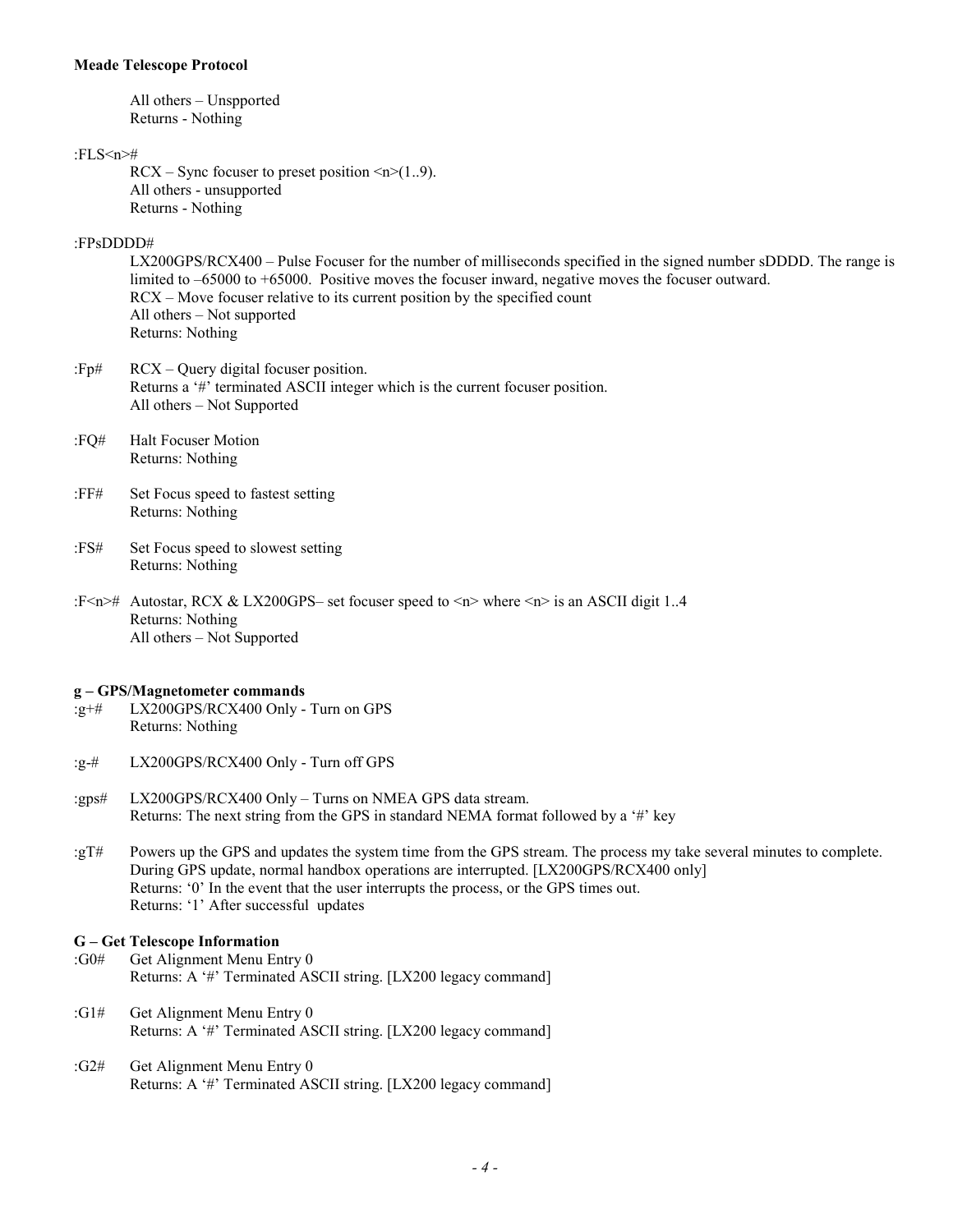| : $GA#$ | Get Telescope Altitude<br>Returns: sDD*MM# or sDD*MM'SS#<br>The current scope altitude. The returned format depending on the current precision setting.                                                                         |
|---------|---------------------------------------------------------------------------------------------------------------------------------------------------------------------------------------------------------------------------------|
| : $Ga#$ | Get Local Telescope Time In 12 Hour Format<br>Returns: HH:MM:SS#<br>The time in 12 format                                                                                                                                       |
| : $Gb#$ | Get Browse Brighter Magnitude Limit<br>Returns: sMM.M#<br>The magnitude of the faintest object to be returned from the telescope FIND/BROWSE command.<br>Command when searching for objects in the Deep Sky database.           |
| : $GC#$ | Get current date.<br>Returns: MM/DD/YY#<br>The current local calendar date for the telescope.                                                                                                                                   |
| : $Gc#$ | Get Clock Format<br>Returns: 12# or 24#<br>Depending on the current telescope format setting.                                                                                                                                   |
| : $GD#$ | Get Telescope Declination.<br>Returns: sDD*MM# or sDD*MM'SS#<br>Depending upon the current precision setting for the telescope.                                                                                                 |
| :Gd#    | Get Currently Selected Object/Target Declination<br>Returns: sDD*MM# or sDD*MM'SS#<br>Depending upon the current precision setting for the telescope.                                                                           |
| : $GE#$ | Get Selenographic Latitude<br>LX200gps/RCX Only<br>Returns: sDD*MM#<br>The selenographic Position of the telescope. If the scope is not presently pointed to the Moon the scope will<br>return +99*99#                          |
| :Ge#    | Get Selenographic Longitude<br>LX200gps/RCX Only<br>Returns: sDDD*MM#<br>The selenogrphic position of the telescope. West Longitude is shown as negative. If the scope is not pointed at the<br>Moon +999*99# will be returned. |
| :GF#    | Get Find Field Diameter<br>Returns: NNN#<br>An ASCII integer expressing the diameter of the field search used in the IDENTIFY/FIND commands.                                                                                    |
| :Gf#    | Get Browse Faint Magnitude Limit<br>Returns: sMM.M#<br>The magnitude or the brightest object to be returned from the telescope FIND/BROWSE command.                                                                             |
| :GG#    | Get UTC offset time<br>Returns: sHH# or sHH.H#<br>The number of decimal hours to add to local time to convert it to UTC. If the number is a whole number the<br>sHH# form is returned, otherwise the longer form is return.     |
| : $Gg#$ | Get Current Site Longitude<br>Returns: sDDD*MM#<br>The current site Longitude. East Longitudes are expressed as negative                                                                                                        |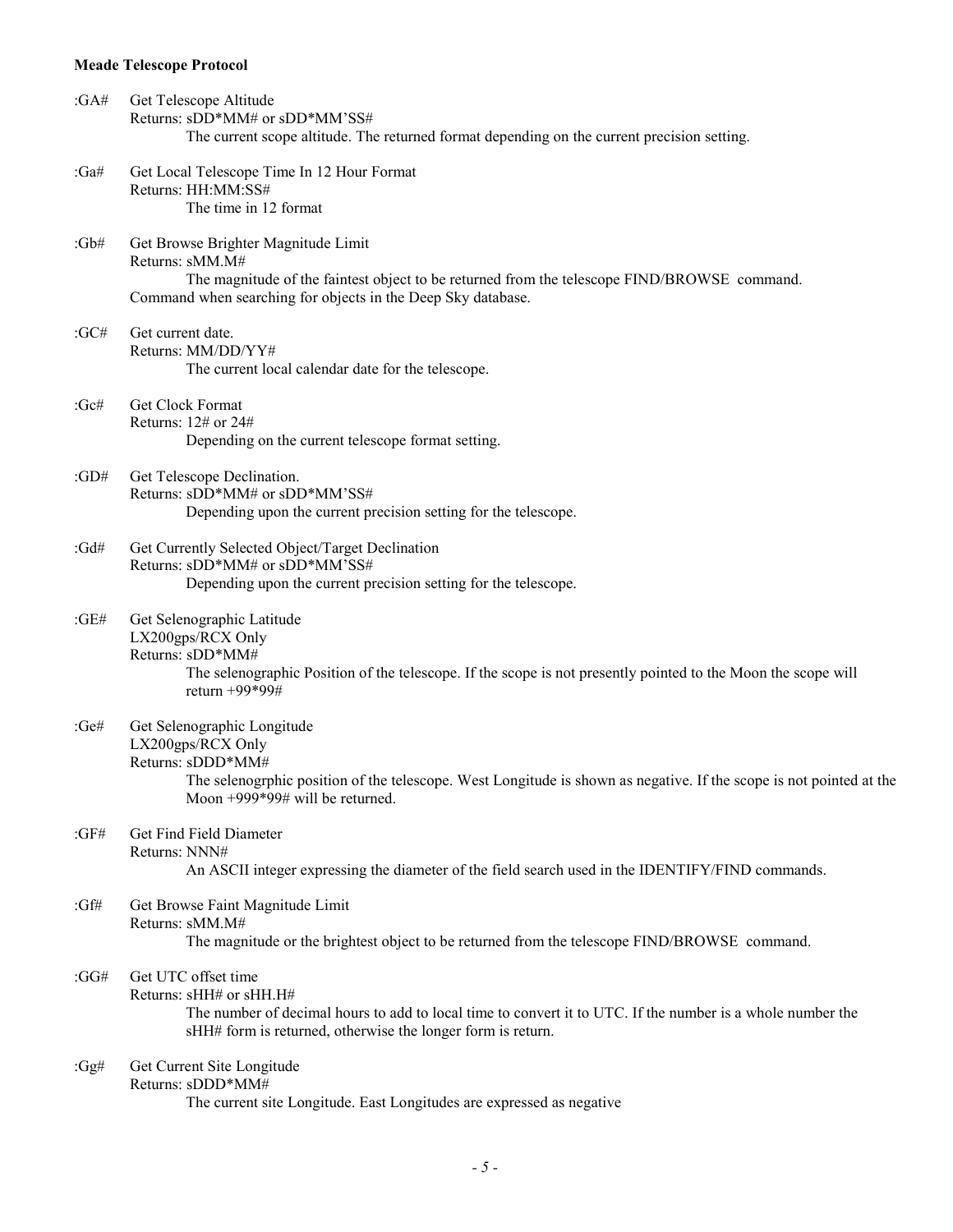| : $GH#$  | Get Daylght Savings Time [Autostar II only]<br>Returns:                                                                                                                                                                                  |  |  |
|----------|------------------------------------------------------------------------------------------------------------------------------------------------------------------------------------------------------------------------------------------|--|--|
|          | 1 - if Daylight savings time is in effect.<br>0 - if Daylight savings time is not in effect.                                                                                                                                             |  |  |
| : $Gh#$  | Get High Limit<br>Returns: sDD*                                                                                                                                                                                                          |  |  |
|          | The highest elevation above the horizon that the telescope will be allowed to slew to without a warning message.                                                                                                                         |  |  |
| : $GL#$  | Get Local Time in 24 hour format<br>Returns: HH:MM:SS#<br>The Local Time in 24-hour Format                                                                                                                                               |  |  |
| : $Gl#$  | Get Larger Size Limit<br>Returns: NNN'#                                                                                                                                                                                                  |  |  |
|          | The size of the smallest object to be returned by a search of the telescope using the BROWSE/FIND commands.                                                                                                                              |  |  |
| : $GM#$  | Get Site 1 Name<br>Returns: <string>#<br/>A '#' terminated string with the name of the requested site.</string>                                                                                                                          |  |  |
| : $GN#$  | Get Site 2 Name<br>Returns: <string>#<br/>A <math>H</math> terminated string with the name of the requested site.</string>                                                                                                               |  |  |
| :GO#     | Get Site 3 Name<br>Returns: <string>#<br/>A '#' terminated string with the name of the requested site.</string>                                                                                                                          |  |  |
| : $GP#$  | Get Site 4 Name<br>Returns: <string>#<br/>A '#' terminated string with the name of the requested site.</string>                                                                                                                          |  |  |
| : $Go#$  | Get Lower Limit<br>Returns: DD*#<br>The minimum elevation of an object above the horizon to which the telescope will slew with reporting a<br>"Below Horizon" error.                                                                     |  |  |
| :Gq#     | Get Minimum Quality For Find Operation<br>Returns:<br>SU#<br>Super<br>Excellent<br>EX#<br>Very Good<br>VG#<br>GD#<br>Good<br>FR#<br>Fair<br>PR#<br>Poor<br>Very Poor<br>VP#<br>The mimum quality of object returned by the FIND command. |  |  |
| : $GR#$  | Get Telescope RA<br>Returns: HH:MM.T# or HH:MM:SS#<br>Depending which precision is set for the telescope                                                                                                                                 |  |  |
| : $G$ r# | Get current/target object RA<br>Returns: HH:MM.T# or HH:MM:SS<br>Depending upon which precision is set for the telescope                                                                                                                 |  |  |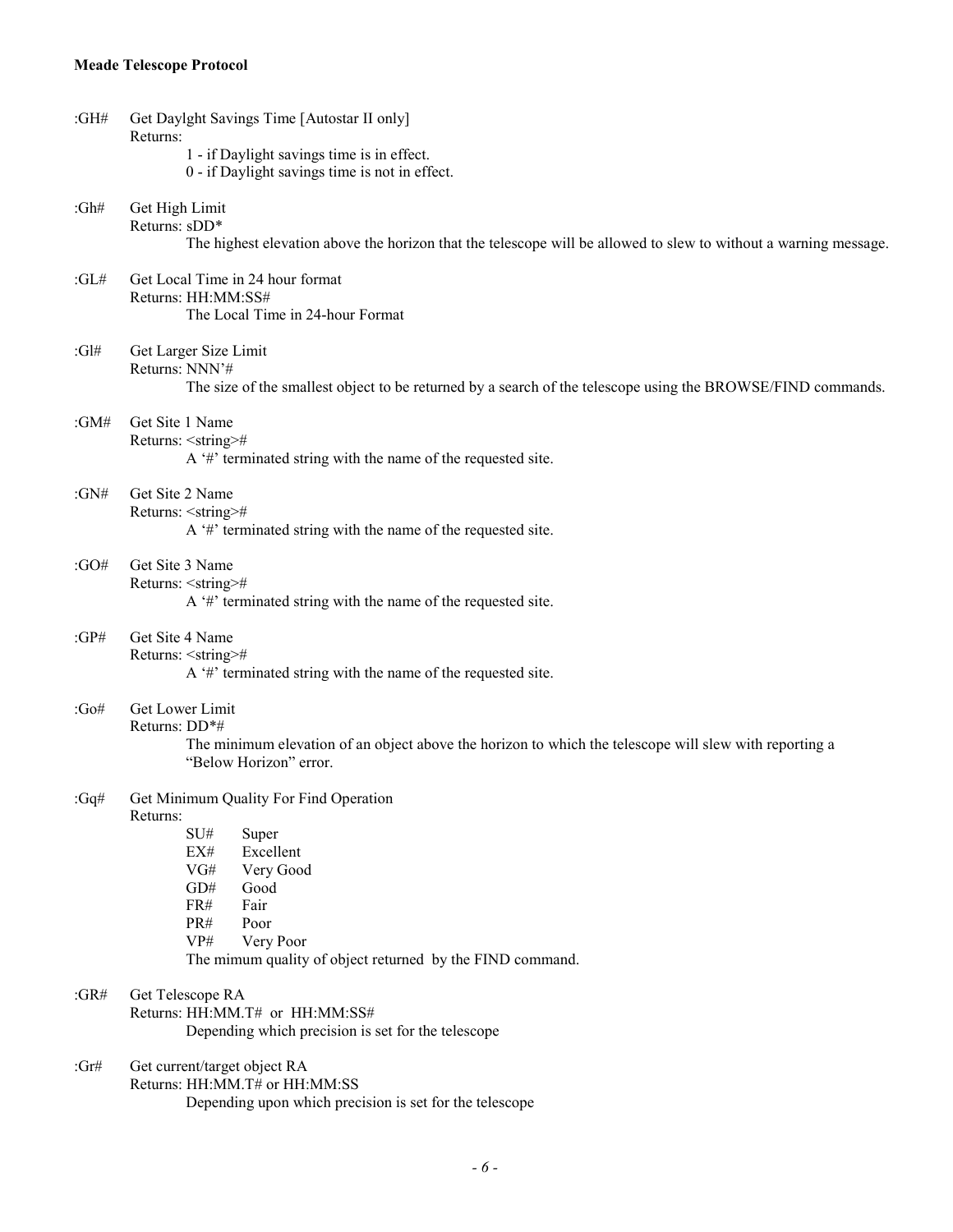| : $GS#$  | Get the Sidereal Time<br>Returns: HH:MM:SS#<br>The Sidereal Time as an ASCII Sexidecimal value in 24 hour format                                                                                                                                                                                                                                                                                                                                 |
|----------|--------------------------------------------------------------------------------------------------------------------------------------------------------------------------------------------------------------------------------------------------------------------------------------------------------------------------------------------------------------------------------------------------------------------------------------------------|
| : $Gs#$  | Get Smaller Size Limit<br>Returns: NNN'#<br>The size of the largest object returned by the FIND command expressed in arcminutes.                                                                                                                                                                                                                                                                                                                 |
|          |                                                                                                                                                                                                                                                                                                                                                                                                                                                  |
| :GT#     | Get tracking rate<br>Returns: TT.T#<br>Current Track Frequency expressed in hertz assuming a synchonous motor design where a 60.0 Hz motor clock                                                                                                                                                                                                                                                                                                 |
|          | would produce 1 revolution of the telescope in 24 hours.                                                                                                                                                                                                                                                                                                                                                                                         |
| : $G$ t# | Get Current Site Latitude<br>Returns: $sDD*MM#$                                                                                                                                                                                                                                                                                                                                                                                                  |
|          | The latitude of the current site. Positive inplies North latitude.                                                                                                                                                                                                                                                                                                                                                                               |
|          | :GVD# Get Telescope Firmware Date<br>Returns: mmm dd yyyy#                                                                                                                                                                                                                                                                                                                                                                                       |
|          | :GVN# Get Telescope Firmware Number<br>Returns: dd.d#                                                                                                                                                                                                                                                                                                                                                                                            |
|          | :GVP# Get Telescope Product Name<br>Returns: <string>#</string>                                                                                                                                                                                                                                                                                                                                                                                  |
|          | :GVT# Get Telescope Firmware Time<br>returns: HH:MM:SS#                                                                                                                                                                                                                                                                                                                                                                                          |
| : $Gy#$  | Get deepsky object search string<br>Returns: GPDCO#<br>A string indicaing the class of objects that should be returned by the FIND/BROWSE command. If the character<br>is upper case, the object class is return. If the character is lowercase, objects of this class are ignored. The<br>character meanings are as follws:<br>$G - Galaxies$<br>P - Planetary Nebulas<br>D - Diffuse Nebulas<br>$C - Globalar Clusters$<br>$O - Open Clusters$ |
| :GZ#     | Get telescope azimuth<br>Returns: DDD*MM#T or DDD*MM'SS#<br>The current telescope Azimuth depending on the selected precision.                                                                                                                                                                                                                                                                                                                   |
|          | h – Home Position Commands                                                                                                                                                                                                                                                                                                                                                                                                                       |

- :hC# LX200GPS/RCX400 Only Calibrate Home Position. This command causes a previously aligned telescope to seek the default home position, and remember its alignment relative to that home position. This command allows telescopes left in arbitrary positions to recover alignment using the :hF# command. Progress of this command can be checked with the :h?# command.
- :hF# Autostar, LX200GPS/RCX400 and LX 16" Seeks the Home Position of the scope and sets/aligns the scope based on the encoder values stored in non-volatile memory Returns: Nothing

## :hIYYMMDDHHMMSS#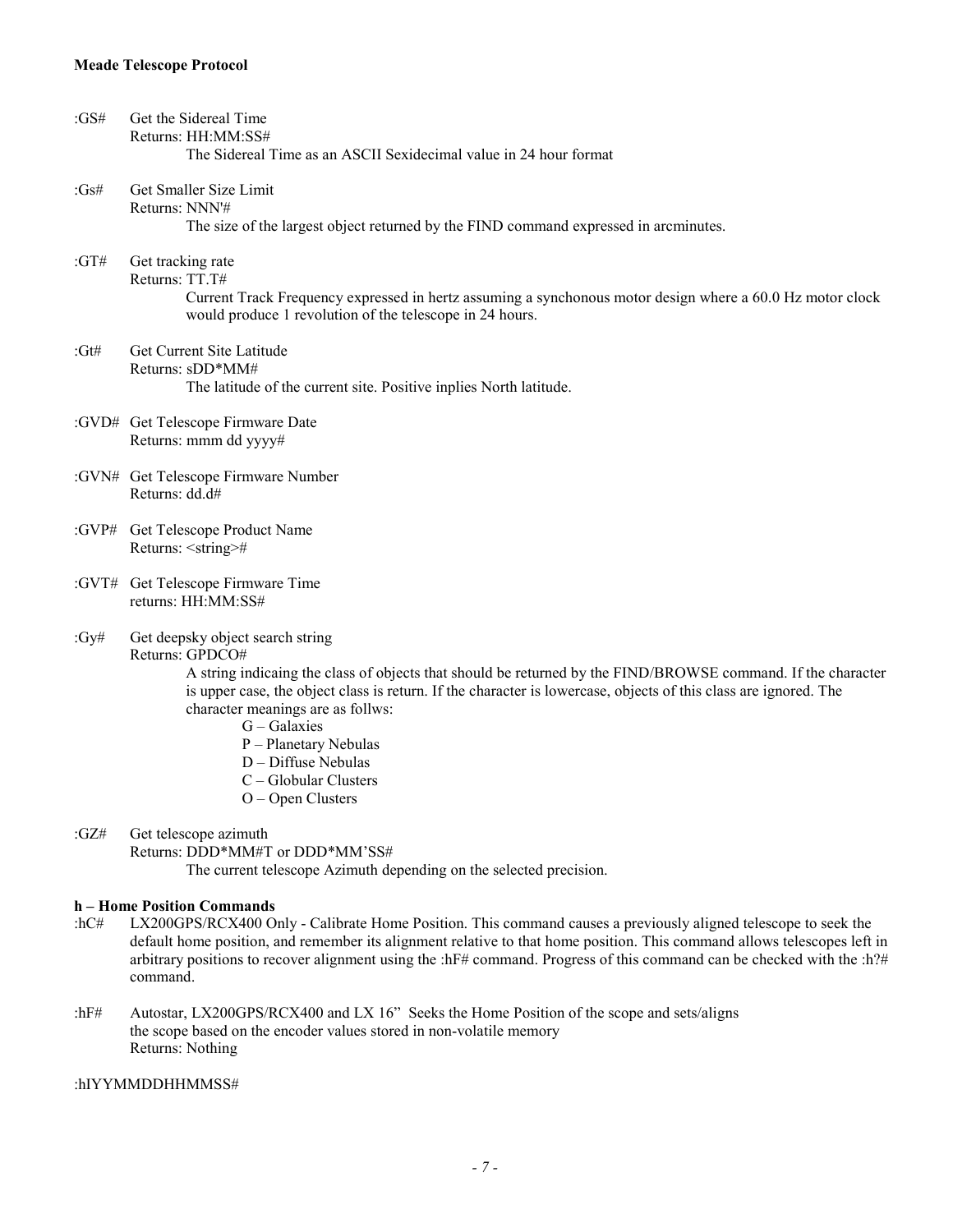Bypass handbox entry of daylight savings, date and time. Use the values supplied in this command. This feature is intended to allow use of the LX200GPS/RCX400 from permanent installations where GPS reception is not possible, such as within metal domes. This command must be issued while the telescope is waiting at the initial daylight savings prompt. Returns: 1 – if command was accepted.

- :hN# LX200GPS/RCX400 only: Sleep Telescope. Power off motors, encoders, displays and lights. Scope remains in minimum power mode until a keystroke is received or a wake command is sent.
- :hP# Autostar, LX200GPS/RCX400 and LX 16"Slew to Park Position Returns: Nothing
- :hS# LX200GPS/RCX400 and LX 16" Sets the current scope position as the park position of the telescope. Subsequent to this command, a :hP# command will drive the scope to this mount relative position. Returns: Nothing LX200 – Ignored
- :hW# LX200 GPS Only: Wake up sleeping telescope.
- :h?# Autostar, LX200GPS/RCX400 and LX 16" Query Home Status Returns:
	- 0 Home Search Failed
	- 1 Home Search Found
	- 2 Home Search in Progress
	- LX200 Not Supported

### **H – Time Format Command**

:H# Toggle Between 24 and 12 hour time format Returns: Nothing

#### **I – Initialize Telescope Command**

:I# LX200 GPS Only - Causes the telescope to cease current operations and restart at its power on initialization.

#### **L – Object Library Commands**

:LB# Find previous object and set it as the current target object. Returns: Nothing LX200GPS/RCX400 & Autostar – Performs no function

## :LCNNNN#

Set current target object to deep sky catalog object number NNNN Returns : Nothing LX200GPS/RCX400 & Autostar – Implemented in later firmware revisions

- :LF# Find Object using the current Size, Type, Upper limit, lower limt and Quality contraints and set it as current target object. Returns: Nothing LX200GPS/RCX400 & Autostar – Performs no function
- :Lf# Identify object in current field. Returns: <string># Where the string contains the number of objects in field & object in center field. LX200GPS/RCX400 & Autostar – Performs no function. Returns static string "0 - Objects found".

## :LI# Get Object Information

Returns: <string># Returns a string containing the current target object's name and object type. LX200GPS/RCX400 & Autostar – performs no operation. Returns static description of Andromeda Galaxy.

#### :LMNNNN#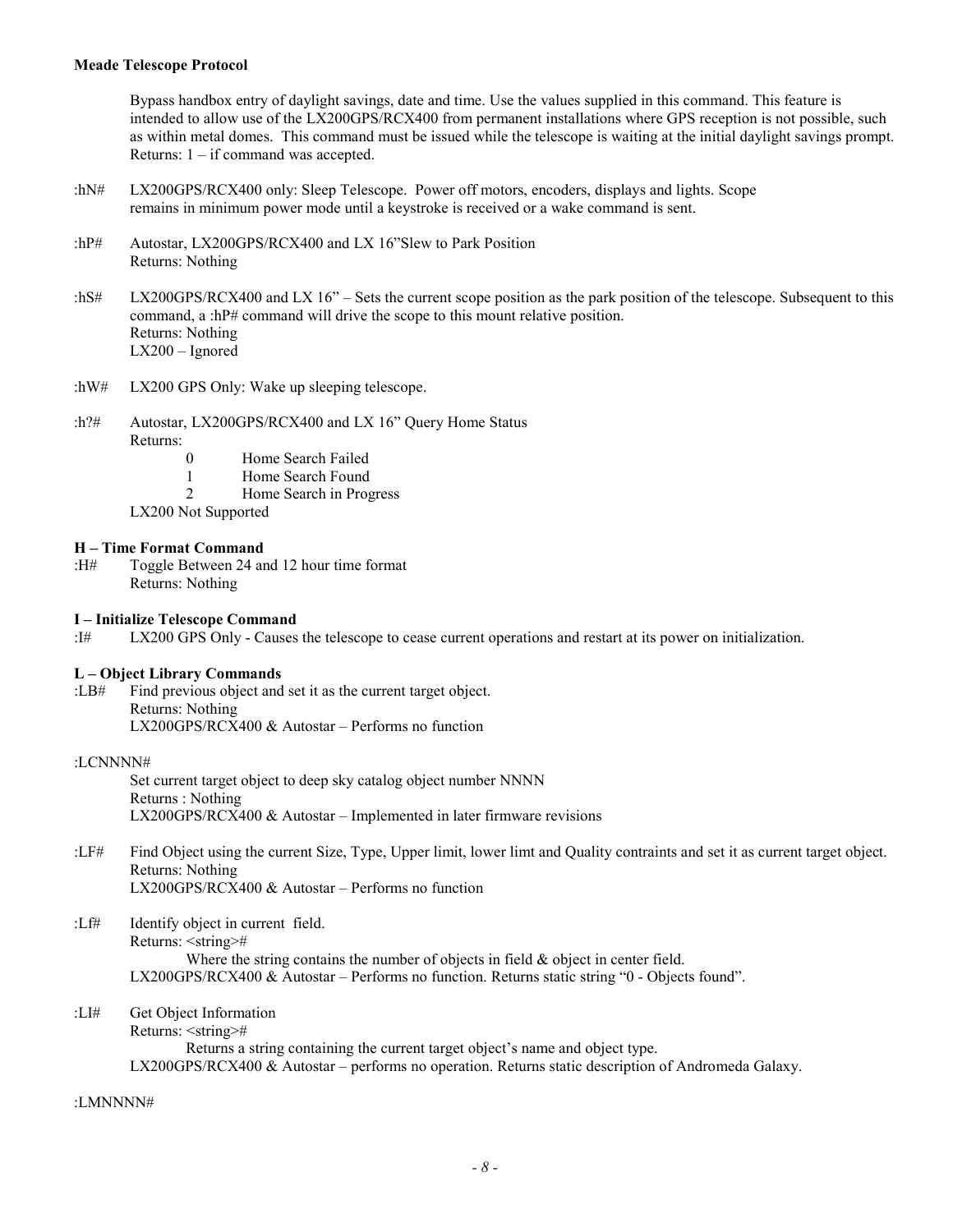Set current target object to Messier Object NNNN, an ASCII expressed decimal number. Returns: Nothing. LX200GPS/RCX400 and Autostar – Implemented in later versions.

- :LN# Find next deep sky target object subject to the current constraints. LX200GPS/RCX400 & AutoStar – Performs no function
- :LoD# Select deep sky Library where D specifies
	- 0 Objects CNGC / NGC in Autostar & LX200GPS/RCX400
	- 1 Objects IC
	- $2 UGC$
	- 3 Caldwell (Autostar & LX200GPS/RCX400)
	- $4 \text{Arp}$  (LX200GPS/RCX)
	- 5 Abell (LX200GPS/RCX)

Returns:

- 1 Catalog available
	- 0 Catalog Not found
- LX200GPS/RCX400 & AutoStar Performs no function always returns "1"

:LsD# Select star catalog D, an ASCII integer where D specifies:

| STAR library (Not supported on Autostar I & II) |
|-------------------------------------------------|
| <b>SAO</b> library                              |
| <b>GCVS</b> library                             |
| <b>Hipparcos</b><br>(Autostar I $& 2$ )         |
| HR (Autostar I $& 2$ )                          |
| HD (Autostar I $& 2$ )                          |
|                                                 |

Returns:

| Catalog Available |
|-------------------|
| Catalog Not Found |

### :LSNNNN#

Select star NNNN as the current target object from the currently selected catalog Returns: Nothing LX200GPS/RCX400 & AutoStar – Available in later firmwares

#### **M – Telescope Movement Commands**

:MA# Autostar, LX 16", LX200GPS/RCX400 – Slew to target Alt and Az Returns: 0 - No fault 1 – Fault LX200 – Not supported

:MgnDDDD#

:MgsDDDD#

:MgeDDDD#

:MgwDDDD#

Guide telescope in the commanded direction (nsew) for the number of milliseconds indicated by the unsigned number passed in the command. These commands support serial port driven guiding. Returns – Nothing LX200 – Not Supported

- :Me# Move Telescope East at current slew rate Returns: Nothing
- :Mn# Move Telescope North at current slew rate Returns: Nothing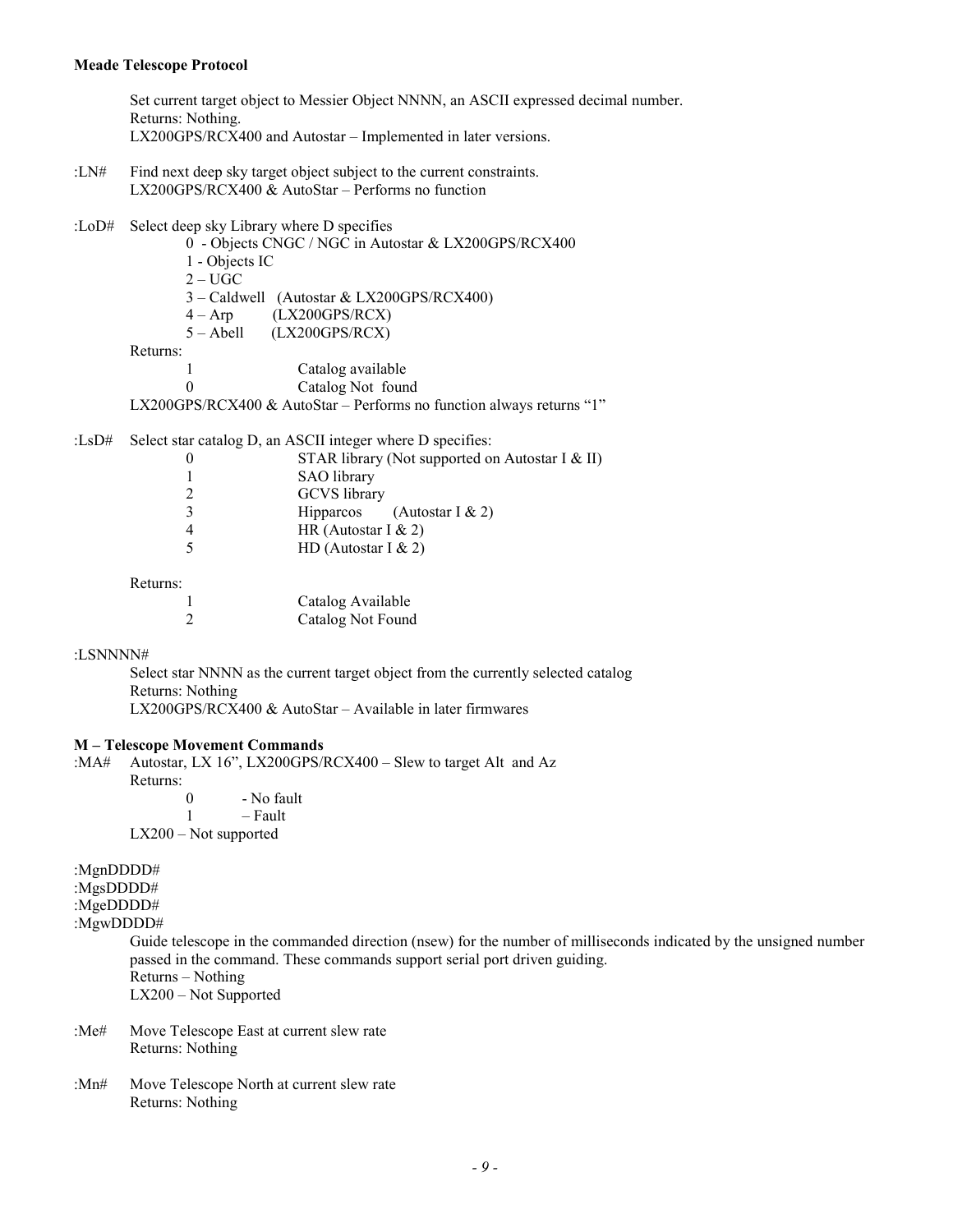| : $Ms#$  | Move Telescope South at current slew rate<br>Returns: Nothing                                                                                                                                                                                                                                                                                                        |
|----------|----------------------------------------------------------------------------------------------------------------------------------------------------------------------------------------------------------------------------------------------------------------------------------------------------------------------------------------------------------------------|
| : $Mw#$  | Move Telescope West at current slew rate<br>Returns: Nothing                                                                                                                                                                                                                                                                                                         |
| : $MS#$  | Slew to Target Object<br>Returns:<br>Slew is Possible<br>0<br>1 <string>#<br/>Object Below Horizon w/string message<br/><math>2</math> &lt; string &gt;#<br/>Object Below Higher w/string message</string>                                                                                                                                                           |
| $:$ P#   | P - High Precision Toggle<br>Toggles High Precsion Pointing. When High precision pointing is enabled scope will first allow the operator to center a<br>nearby bright star before moving to the actual taget.<br>Returns: <string><br/>"HIGH PRECISION"<br/>Current setting after this command.<br/>Current setting after this command.<br/>"LOW PRECISION"</string> |
| \$Q#     | \$Q - Smart Drive Control<br>Toggles Smart Drive PEC on and off for both axis<br>Returns: Nothing<br>Not supported on Autostar                                                                                                                                                                                                                                       |
|          | :\$QA+# Enable Dec/Alt PEC [LX200GPS/RCX400 only]<br>Returns: Nothing                                                                                                                                                                                                                                                                                                |
|          | :\$QA-# Enable Dec/Alt PEC [LX200GPS/RCX400 only]<br>Returns: Nothing                                                                                                                                                                                                                                                                                                |
|          | :\$QS+# Enables SmartMount[LX200GPS/RCX400 only]<br>Returns: Nothing                                                                                                                                                                                                                                                                                                 |
|          | :\$QS-# Disables SmartMount[LX200GPS/RCX400 only]<br>Returns: Nothing                                                                                                                                                                                                                                                                                                |
|          | :\$QU+# Enables SmartMount Update Mode[LX200GPS/RCX400 only]<br>Returns: Nothing                                                                                                                                                                                                                                                                                     |
|          | :\$QU-# Disables SmartMount Update Mode[LX200GPS/RCX400 only]<br>Returns: Nothing                                                                                                                                                                                                                                                                                    |
|          | :\$QZ+# Enable RA/AZ PEC compensation [LX200GPS/RCX400 only]<br>Returns: Nothing                                                                                                                                                                                                                                                                                     |
|          | :\$QZ-# Disable RA/AZ PEC Compensation [LX200gpgs only]<br>Return: Nothing                                                                                                                                                                                                                                                                                           |
| Q#       | Q - Movement Commands<br>Halt all current slewing<br>Returns: Nothing                                                                                                                                                                                                                                                                                                |
| : $Qe\#$ | Halt eastward Slews<br>Returns: Nothing                                                                                                                                                                                                                                                                                                                              |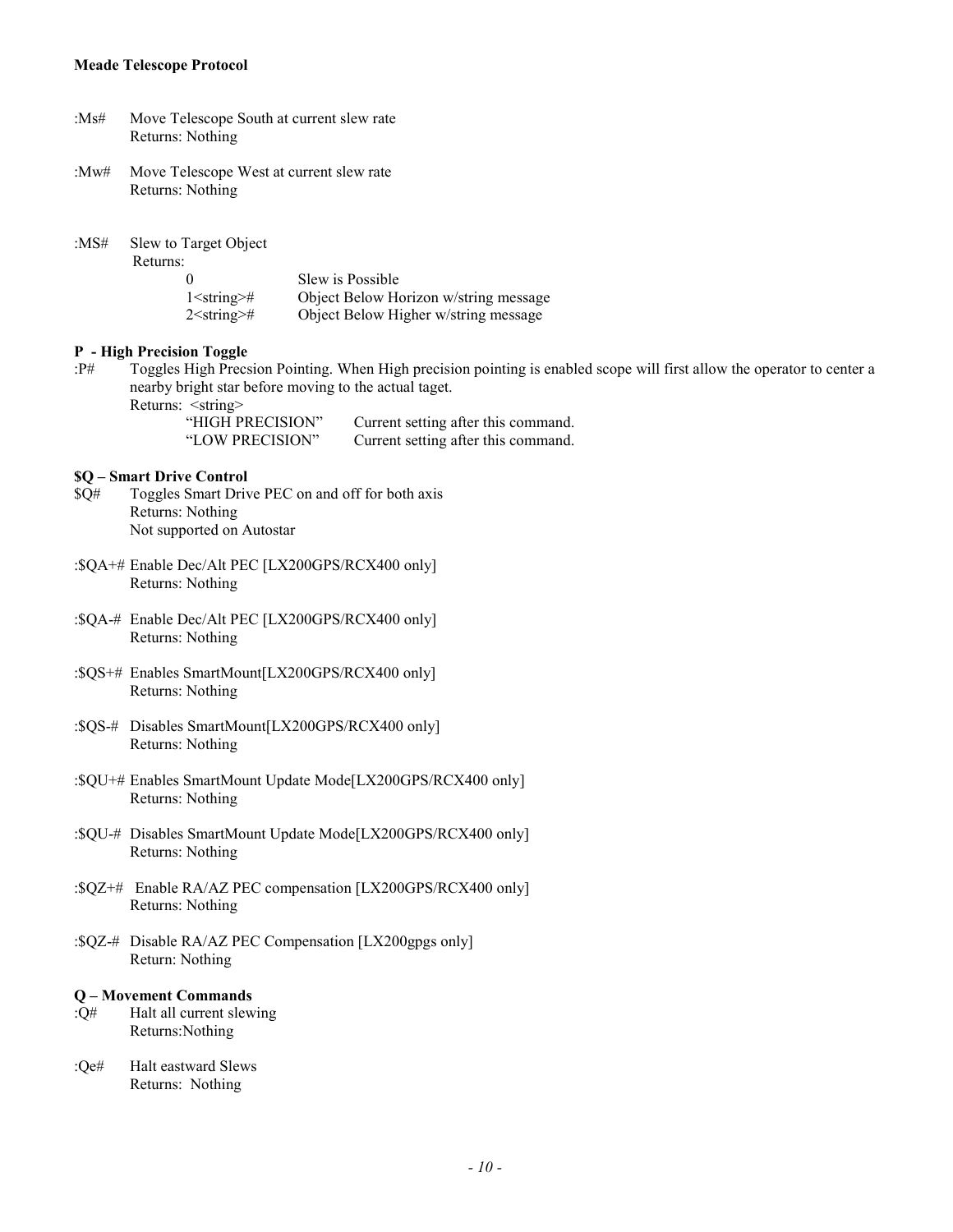| : $On#$ | <b>Halt northward Slews</b> |  |  |
|---------|-----------------------------|--|--|
|         | Returns: Nothing            |  |  |

:Qs# Halt southward Slews Returns: Nothing

:Qw# Halt westward Slews Returns: Nothing

#### **r – Field Derotator Commands**

- :r+# Turn on Field Derotator [LX 16" and LX200GPS/RCX400] Returns: Nothing
- :r-# Turn off Field Derotator, halt slew in progress. [Lx 16" and LX200GPS/RCX400] Returns Nothing

#### **R – Slew Rate Commands**

- :RC# Set Slew rate to Centering rate  $(2<sup>nd</sup>$  slowest) Returns: Nothing
- :RG# Set Slew rate to Guiding Rate (slowest) Returns: Nothing
- :RM# Set Slew rate to Find Rate  $(2<sup>nd</sup> Fastest)$ Returns: Nothing
- :RS# Set Slew rate to max (fastest) Returns: Nothing

## :RADD.D#

Set RA/Azimuth Slew rate to DD.D degrees per second [LX200GPS/RCX400 Only] Returns: Nothing

#### :REDD.D#

Set Dec/Elevation Slew rate to DD.D degrees per second [ LX200GPS/RCX400 only] Returns: Nothing

## :RgSS.S#

Set guide rate to  $+/-$  SS.S to arc seconds per second. This rate is added to or subtracted from the current tracking Rates when the CCD guider or handbox guider buttons are pressed when the guide rate is selected. Rate shall not exceed sidereal speed (approx 15.0417"/sec)[ LX200GPS/RCX400 only] Returns: Nothing

## **S – Telescope Set Commands**

## :SasDD\*MM#

Set target object altitude to sDD\*MM# or sDD\*MM'SS# [LX 16", Autostar, LX200GPS/RCX400] Returns:

- 1 Object within slew range<br>0 Object out of slew range
- 0 Object out of slew range

#### :SbsMM.M#

Set Brighter limit to the ASCII decimal magnitude string. SMM.M Returns:

- 0 Valid
- 1 invalid number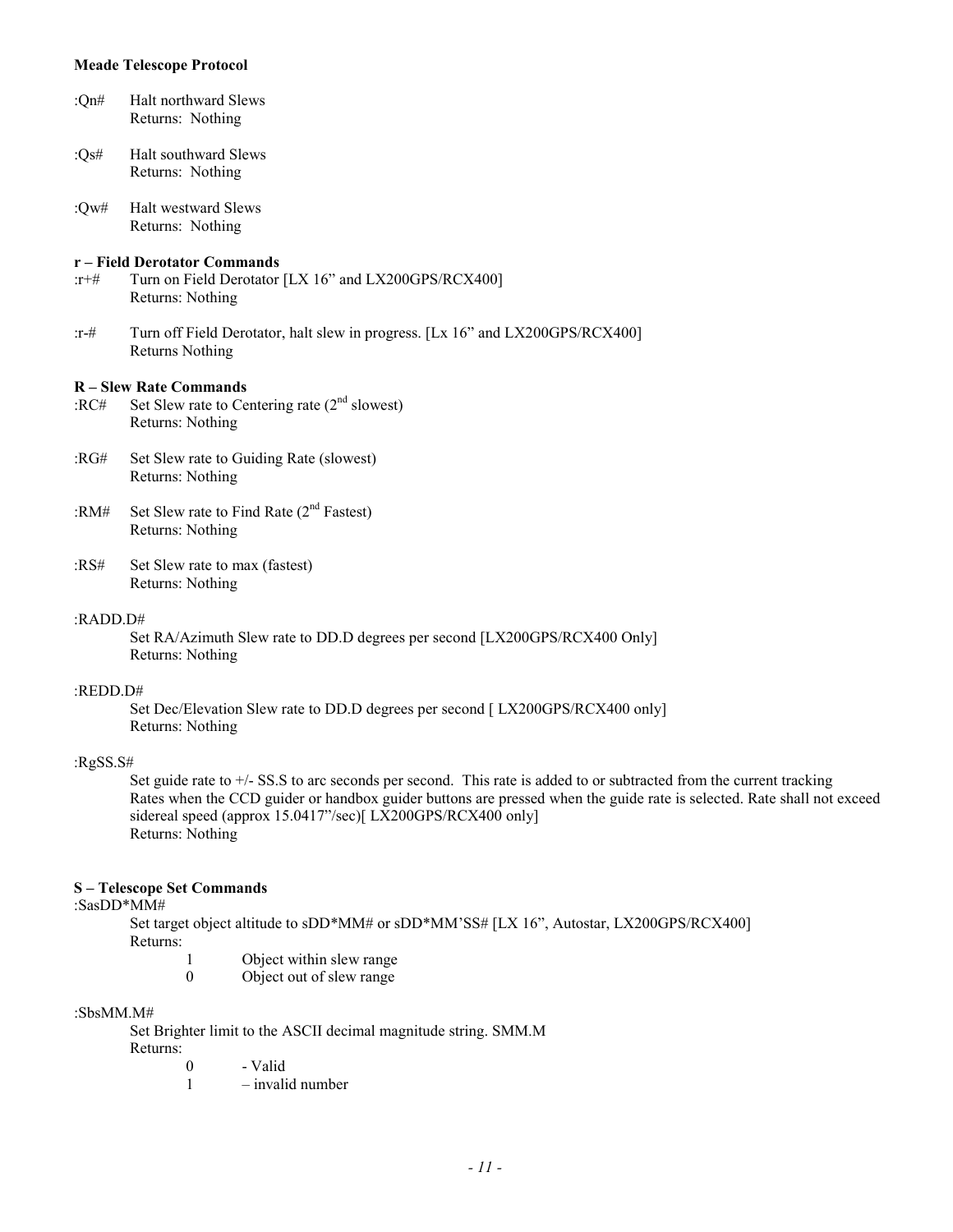#### :SBn# Set Baud Rate n, where n is an ASCII digit (1..9) with the following interpertation

| 1              | 56 7K |
|----------------|-------|
| $\mathfrak{D}$ | 38.4K |
| 3              | 28.8K |
| 4              | 19.2K |
| 5              | 14.4K |
| 6              | 9600  |
| 7              | 4800  |
| 8              | 2400  |
| q              | 1200  |

#### Returns:

1 At the current baud rate and then changes to the new rate for further communication

## :SCMM/DD/YY#

Change Handbox Date to MM/DD/YY

Returns: <D><string>

 $D = 0$ <sup>o</sup> if the date is invalid. The string is the null string.

 $D = '1'$  for valid dates and the string is "Updating Planetary Data# #" Note: For LX200GPS/RCX400 this is the UTC data!

#### :SdsDD\*MM#

Set target object declination to sDD\*MM or sDD\*MM:SS depending on the current precision setting Returns:

- 1 Dec Accepted
- 0 Dec invalid

## :SEsDD\*MM#

Sets target object to the specificed selenographic latitude on the Moon.

Returns 1- If moon is up and coordinates are accepted.

 $0 -$  If the coordinates are invalid

#### :SesDDD\*MM#

Sets the target object to the specified selenogrphic longitude on the Moon

Returns 1 – If the Moon is up and coordinates are accepted.

0 – If the coordinates are invalid for any reason.

## :SfsMM.M#

Set faint magnitude limit to sMM.M

Returns:

0 – Invalid

1 - Valid

#### :SFNNN#

Set FIELD/IDENTIFY field diameter to NNN arc minutes.

Returns:

0 – Invalid

1 - Valid

#### :SgDDD\*MM#

Set current site's longitude to DDD\*MM an ASCII position string Returns:

0 – Invalid

1 - Valid

#### :SGsHH.H#

Set the number of hours added to local time to yield UTC

Returns:

0 – Invalid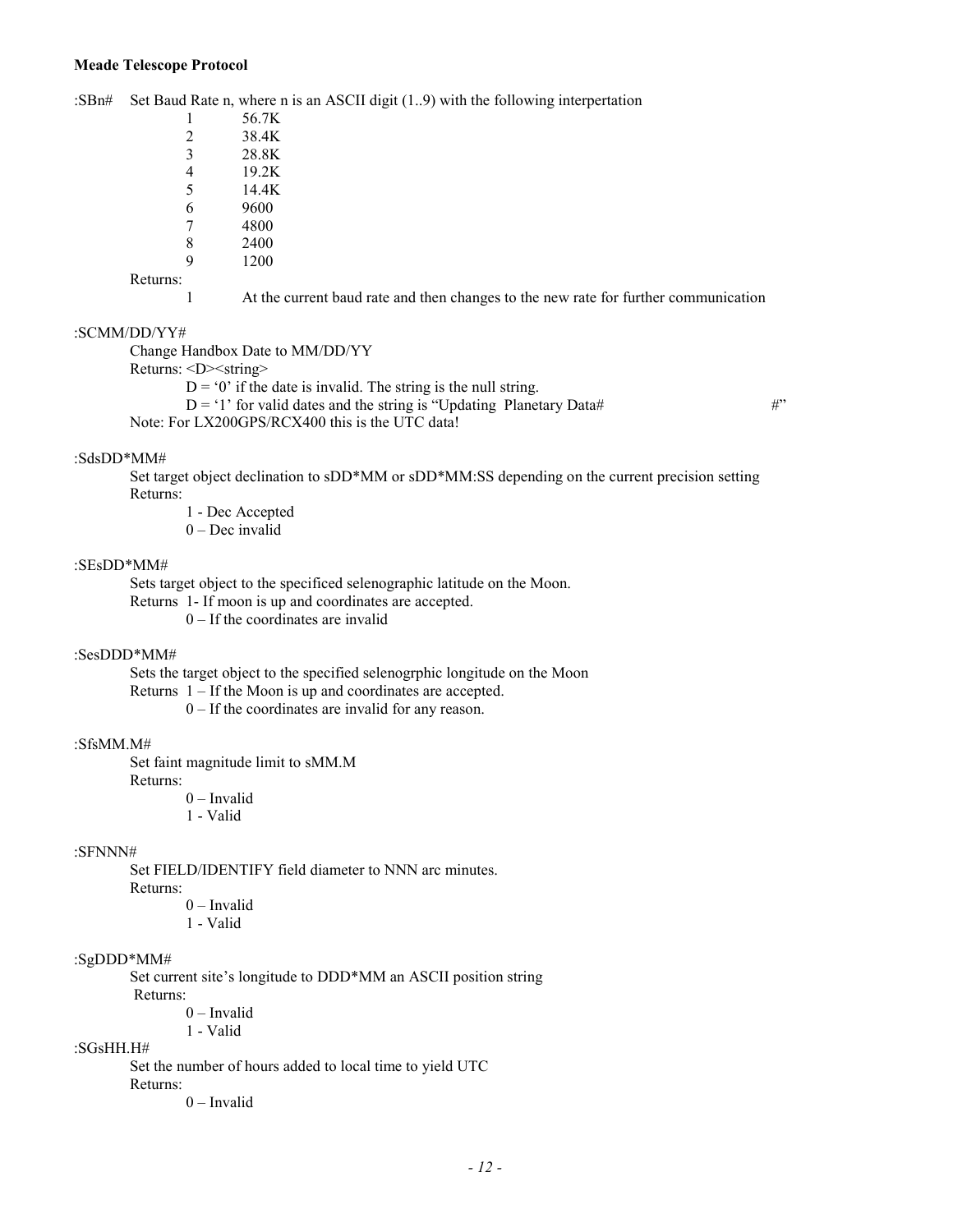```
1 - Valid
```
## :SHD#

Set Dightlight Savings Mode [Autostar II Only]. D=1 Sets Daylight savings. D=0 Clears Daylight savings. Returns:

0 – Invalid

1 - Valid

#### :ShDD#

Set the minimum object elevation limit to DD# Returns:

0 – Invalid

1 - Valid

#### :SlNNN#

Set the size of the smallest object returned by FIND/BROWSE to NNNN arc minutes

Returns:

0 – Invalid 1 - Valid

#### :SLHH:MM:SS#

Set the local Time Returns:

0 – Invalid 1 - Valid

## :SM<string>#

Set site 1's name to be <string>. LX200s only accept 3 character strings. Other scopes accept up to 15 characters. Returns:

- 0 Invalid
- 1 Valid

#### :SN<string>#

Set site 2's name to be <string>. LX200s only accept 3 character strings. Other scopes accept up to 15 characters. Returns:

- 0 Invalid
- 1 Valid

## :SO<string>#

Set site 3's name to be <string>. LX200s only accept 3 character strings. Other scopes accept up to 15 characters. Returns:

0 – Invalid

1 - Valid

## :SP<string>#

Set site 4's name to be <string>. LX200s only accept 3 character strings. Other scopes accept up to 15 characters. Returns:

- 0 Invalid
- 1 Valid

#### :SoDD\*#

Set highest elevation to which the telescope will slew

Returns:

0 – Invalid 1 - Valid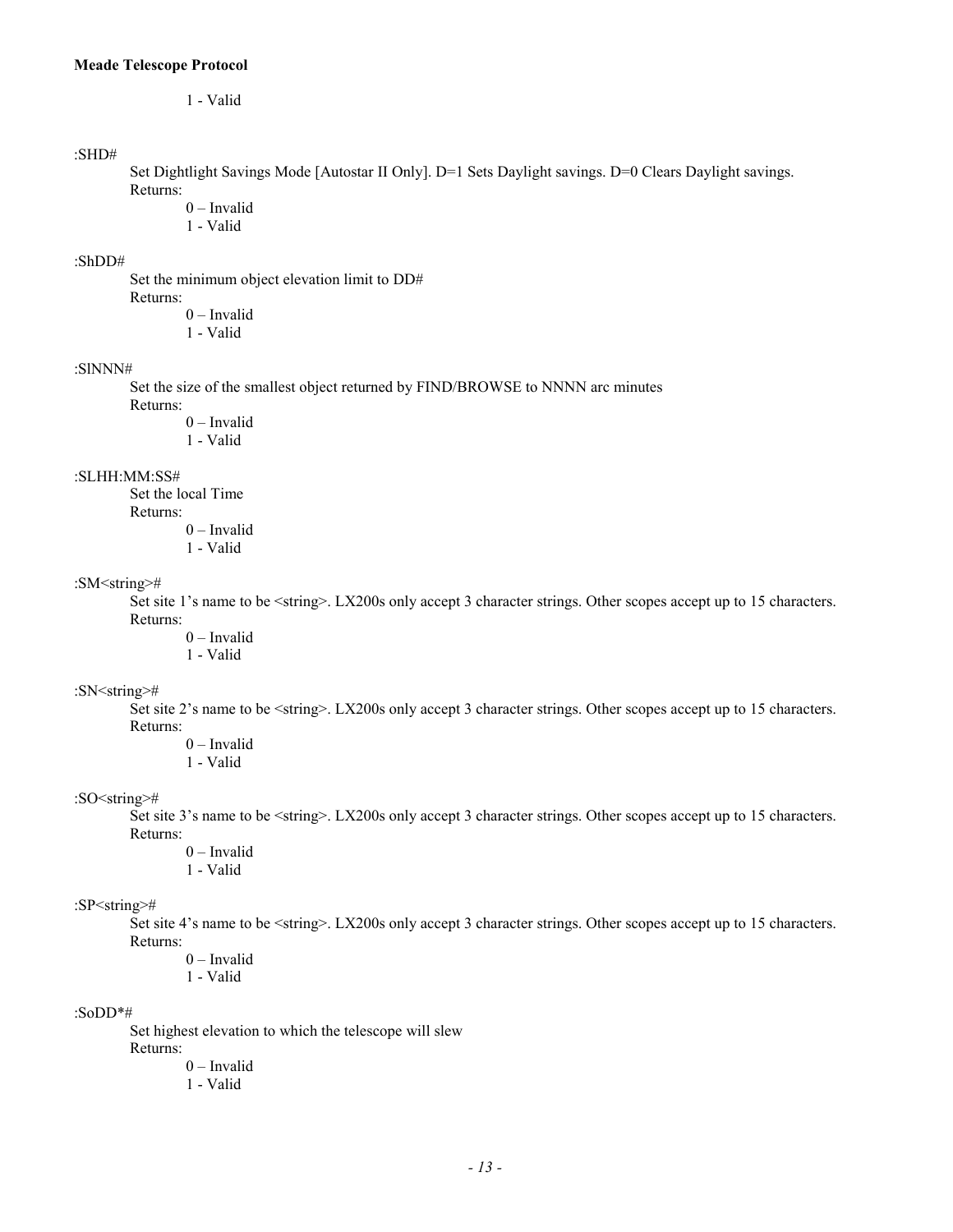:Sq#

Step the quality of limit used in FIND/BROWSE through its cycle of VP ... SU. Current setting can be queried with :Gq# Returns: Nothing

## :SrHH:MM.T#

:SrHH:MM:SS#

Set target object RA to HH:MM.T or HH:MM:SS depending on the current precision setting.

Returns:

0 – Invalid

1 - Valid

#### :SsNNN#

Set the size of the largest object the FIND/BROWSE command will return to NNNN arc minutes Returns:

0 – Invalid

1 - Valid

#### :SSHH:MM:SS#

Sets the local sidereal time to HH:MM:SS Returns: 0 – Invalid

1 - Valid

#### :StsDD\*MM#

Sets the current site latitude to sDD\*MM# Returns:

0 – Invalid

1 - Valid

#### :STTT.T#

Sets the current tracking rate to TTT.T hertz, assuming a model where a 60.0 Hertz synchronous motor will cause the RA axis to make exactly one revolution in 24 hours. Returns:

0 – Invalid 1 - Valid

#### :SwN#

Set maximum slew rate to N degrees per second. N is the range (2..8) Returns:

0 – Invalid

1 - Valid

## :SyGPDCO#

Sets the object selection string used by the FIND/BROWSE command. Returns:

0 – Invalid

1 - Valid

## :SzDDD\*MM#

Sets the target Object Azimuth [LX 16" and LX200GPS/RCX400 only] Returns:

0 – Invalid

1 - Valid

#### **T – Tracking Commands**

:T+# Increment Manual rate by 0.1 Hz Returns: Nothing